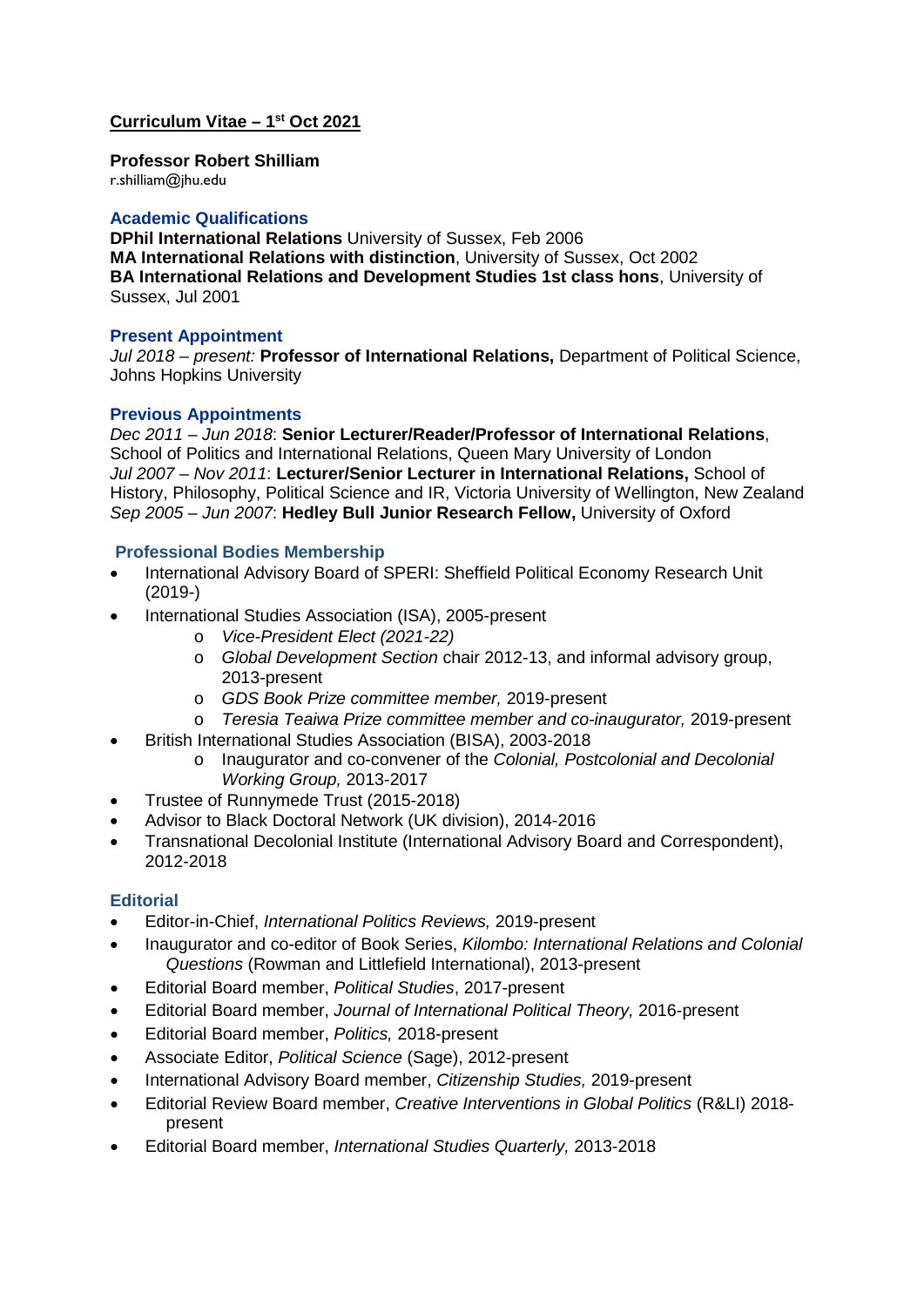#### **Peer Review**

*Book Publishers*: Oxford University Press; Routledge; Palgrave; Bloomsbury Academic Press; Hurst & Co.; Ashgate; Zed Press; Rowman & Littlefield.

*Academic Journals*: American Political Science Review; Foreign Policy Analysis; Security Dialogue; International Political Sociology, European Journal of International Relations; Review of International Studies; Millennium: Journal of International Studies; International Studies Perspectives; Alternatives; International Feminist Journal of Politics. Journal of International Relations and Development; Cambridge Review of International Affairs; St. Anthony's International Review; Journal of International Political Theory; Political Theory; Comparative Studies in Society and History; Constellations; Postcolonial Studies; Identities: Global Studies in Culture and Power; South Asian Review; European Journal of Social Theory; Historical Materialism; Australasian Journal of Philosophy; Capital and Class; Wadabagei; Law and Humanities.

*Grants:* British Academy; Leverhulme Trust (UK); Marsden Fund, Royal Society of New Zealand

## **Awards/Recognition**

- Current Sociology journal: *Sociologist of the Month*, September 2020 [https://www.isa](https://www.isa-sociology.org/en/publications/isa-journals/current-sociology/sociologist-of-the-month/sotm-september-2020)[sociology.org/en/publications/isa-journals/current-sociology/sociologist-of-the](https://www.isa-sociology.org/en/publications/isa-journals/current-sociology/sociologist-of-the-month/sotm-september-2020)[month/sotm-september-2020](https://www.isa-sociology.org/en/publications/isa-journals/current-sociology/sociologist-of-the-month/sotm-september-2020)
- 2019: Patron, *Black British Academics* <http://blackbritishacademics.co.uk/>
- 2018: Entry for *Oxford Research Encyclopedia of International Studies* ("Modernity and Modernization") in top-20 most downloaded entries.
- 2016: Formal "honourable mention" in the *Centre for Advanced International Theory*'s book of the year award for *The Black Pacific*
- 2015: Innovative Teaching Award, from Queen Mary Students Union
- 2009: Early Career Research Excellence Award, from Victoria University of Wellington
- 2006: Teaching Excellence Award, from Social Sciences Division, University of Oxford, funded by *Higher Education Funding Council for England (HEFCE)*

## **Publications**

#### *Peer reviewed journal articles*

- "Enoch Powell: Britain's First Neoliberal Politician", *New Political Economy* 26 (2), 2020, pp.239-249
- "The Past and Present of Abolition: Reassessing Adam Smith's "Liberal Reward of Labor", *Review of International Political Economy* 28 (3), 2021 690-711
- "Redeeming the Ordinary Working Class", *Current Sociology* 68 (2), 2020 pp.223-240
- "From Ethiopia to Bandung via Fanon", *Bandung: Journal of the Global South* 6 (2), 2019, pp.163-189
- "Behind the Rhodes Statue: Black Competency and the Imperial Academy", *History of the Human Sciences* 32 (5), 2019, pp.3-27
- "Indebtedness and the Curation of a Black Archive", special forum on David Goldberg's interview with Achille Mbembe, *Theory, Culture & Society* 35 (7-8), 2018, pp.229-235
- "Class is Race: Brexit and the Popular Will", contribution to special forum on "Diagnosing the Present", *International Political Sociology* 12 (1), 2018, pp.6-10
- "Race and Revolution at Bwa Kayiman", *Millennium* 45 (3), 2017 pp.269-292 *also published in the journal's special collection on "Revolution and Resistance in World Politics", 2018*
- "The Aims and Methods of Liberal Education: Notes from a Nineteenth Century Pan-Africanist", *International Journal of Politics, Culture and Society* 29 (3), 2016 pp.251-267
- "Ethiopianism, Englishness, Britishness: Struggles over Imperial Belonging" *Citizenship Studies* 20 (2), 2016, pp. 243-259
- "Colonial Architecture or Relatable Hinterlands? Locke, Nandy, Fanon and the Bandung Spirit", *Constellations* 23 (3), 2016 pp.425-435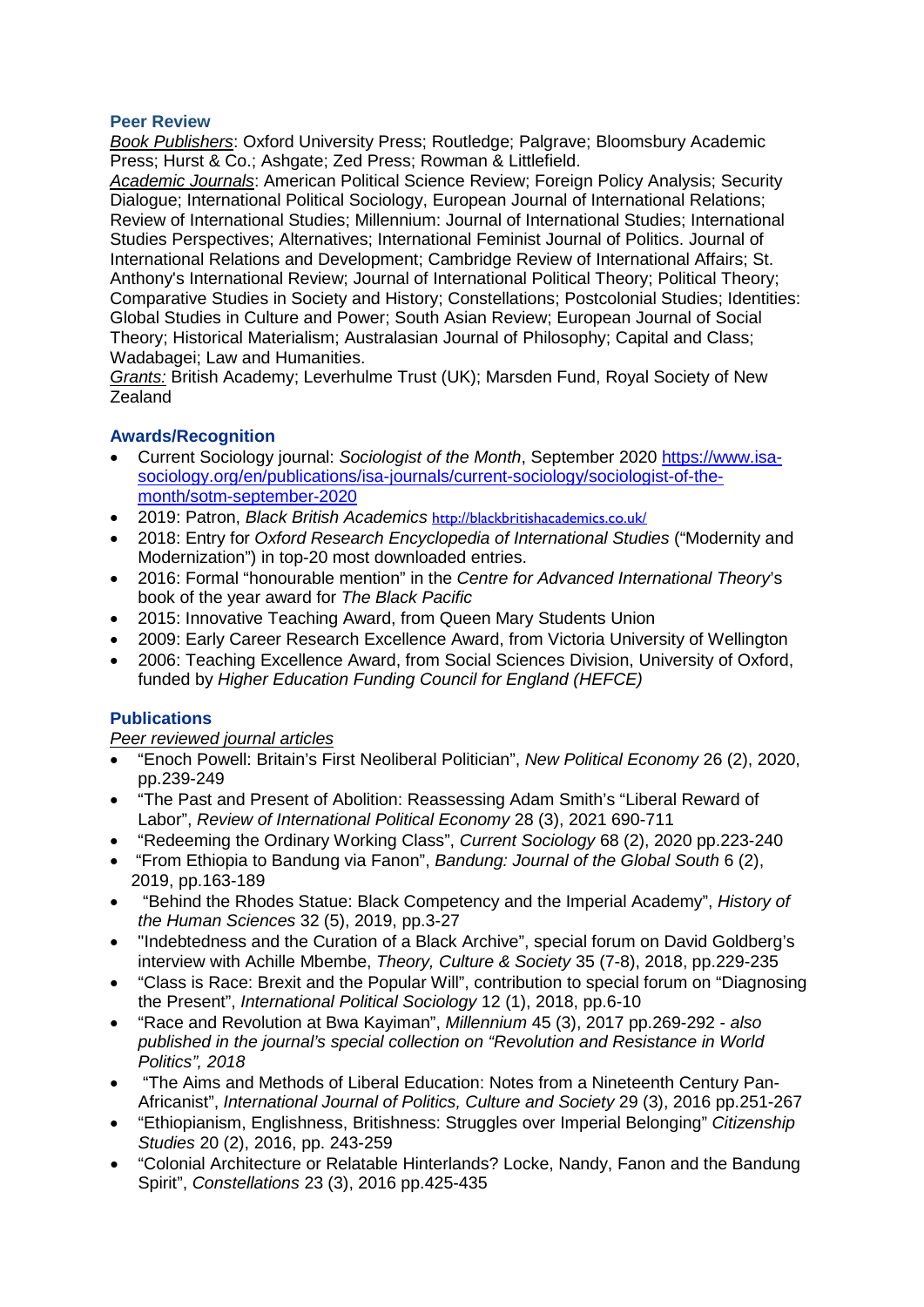- "'Open the Gates Mek We Repatriate': Caribbean Slavery and Hermeneutic Tensions Within the Constructivist Project", *International Theory* 6 (2), 2014, pp.349-372
- "Intervention and Colonial-Modernity: Decolonising the Italy/Ethiopia Conflict Through Psalms 68:31", *Review of International Studies* 39 (5), 2013 pp. 1131-1147
- "Race and Research Agendas", *Cambridge Review of International Affairs* 26 (1), 2013 pp.152-158
- "Forget English Freedom, Remember Atlantic Slavery: Common Law, Commercial Law, and the Significance of Slavery for Classical Political Economy", *New Political Economy*  17 (5), 2012 pp.591-609
- "Civilization and the Poetics of Slavery", *Thesis Eleven*, 108 (1), 2012 pp.97-116
- "Redemption from Development: Amartya Sen, Rastafari and Promises of Freedom", *Postcolonial Studies* 15 (3), 2012 pp.331-350
- "Decolonising the Grounds of Ethical Inquiry: A Dialogue Between Kant, Foucault and Glissant", *Millennium* 39 (3), 2011 pp.649-665
- "Keskidee Aroha: Translation on the Colonial Stage", *Journal of Historical Sociology* 24 (1) 2011 pp.80-99
- "The Atlantic as a Vector of Uneven and Combined Development", *Cambridge Review of International Affairs* 22 (1), 2009 pp.69-88
- "A Fanonian critique of Lebow's Cultural Theory of International Relations", *Millennium*  38 (1) 2009 pp.117-136
- "The Hieroglyph of the 'Party': Contextualising the Agent-Structure Debate through the Works of Trotsky, C.L.R. James and Althusser", *International Relations* 22 (2) 2008 pp.193-219
- "What the Haitian Revolution Might Tell Us About Development, Security and the Politics of Race", *Comparative Studies in Society and History* 50 (3), 2008 pp.778-808
- "Morgenthau in Context: German Backwardness, German Intellectuals, and the Rise and Fall of a Liberal Project", *European Journal of International Relations* 13 (3), 2007 pp.299-327
- "Marx's Path to Capital: the International Dimension of an Intellectual Journey", *History of Political Thought* 27 (2), 2006 pp.349-375
- "What about Marcus Garvey? Race and the Transformation of Sovereignty Debate", *Review of International Studies* 32 (3), 2006 pp.379-400
- "Hegemony and the Unfashionable Problematic of Primitive Accumulation", *Millennium* 33 (1), 2004 pp.59-88

# *Books*

Monographs

- *Decolonizing Politics* (Cambridge: Polity Press, 2021) 192pp.
- *Race and the Undeserving Poor: From Abolition to Brexit* (London: Agenda Publishing, 2018) 192pp
- *The Black Pacific: Anticolonial Struggles and Oceanic Connections* (London: Bloomsbury Academic Press, 2015) 249pp.
- *German Thought and International Relations: The Rise and Fall of a Liberal Project*  (London: Palgrave, 2009) 251pp. Edited Volumes
- (Co-edited with Lisa Tilley 50% each), *Raced Markets* (London: Routledge, 2021) - book version of *New Political Economy* 2018 special issue
- (Co-edited with Olivia Rutazibwa 50% each), *The Routledge Handbook of Postcolonial Politics* (London: Routledge, 2018) 460pp.
- (Co-edited with Quynh Pham 50% each), *Meanings of Bandung: Postcolonial Orders and Decolonial Visons* (London: Rowman & Littlefield International, 2016) 240pp.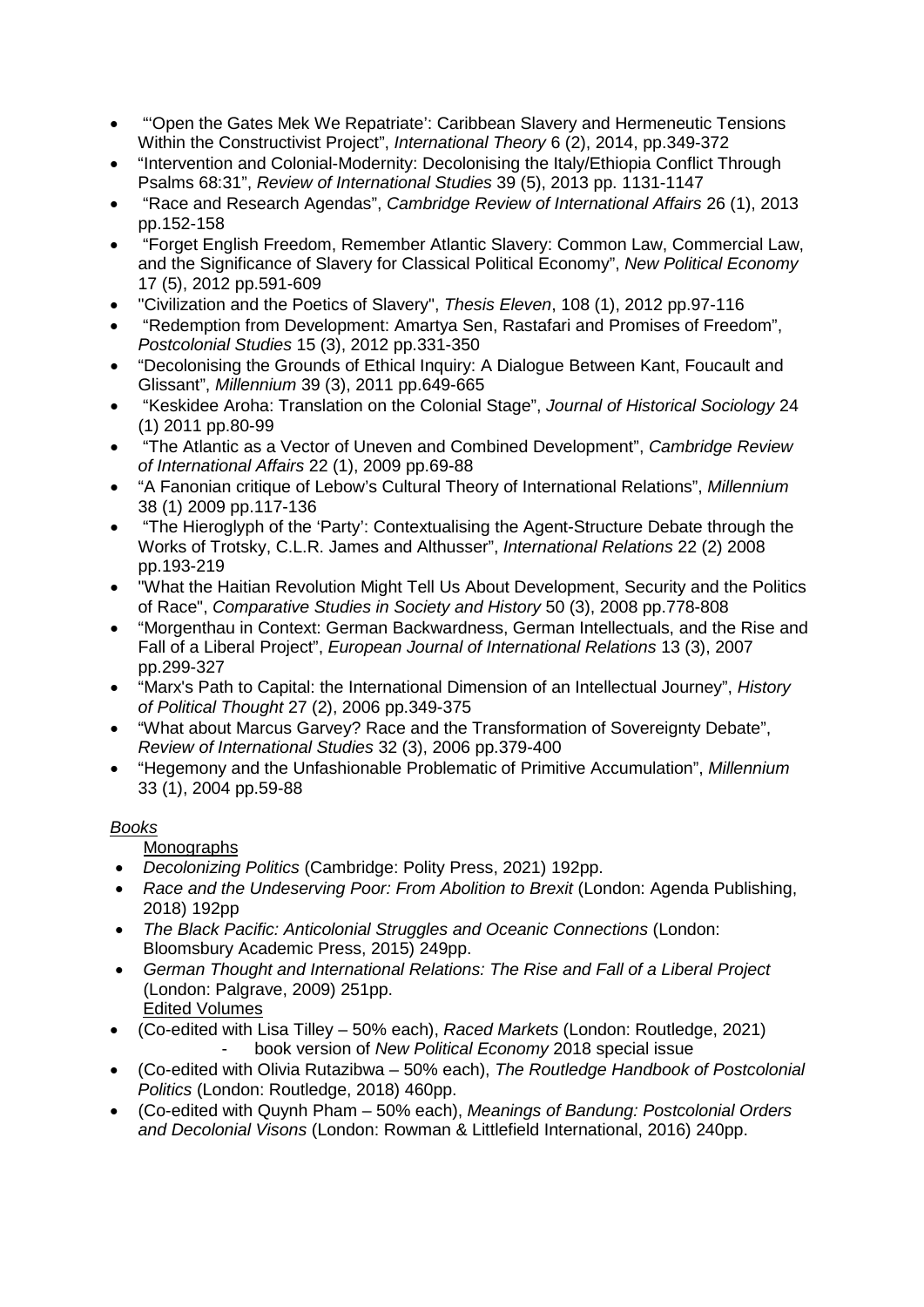- (Co-edited with Alex Anievas and Nivi Manchanda 33% of work each): *Race and Racism in International Relations: Confronting the Global Colour Line (London:* Routledge, 2014) 218pp.
- *International Relations and Non-Western Thought: Imperialism, Colonialism and Investigations of Global Modernity* (London: Routledge, 2010) 268pp.
	- Translated into Indonesian and published as *Hubungan Internasional dan Pemikiran Non Barat*
- Co-edited (with Gurminder Bhambra 50% of work each): *Silencing Human Rights: Critical Approaches to a Contested Project* (London: Palgrave, 2008) 336pp.

## *Book chapters*

- "Race: Apartheid Governance on a Global Scale", in T.G. Weiss & R. Wilkinson (eds.), *Global Governance Futures* (London: Routledge, 2021), pp.171-186
- "Theorising (with) Amy Ashwood Garvey", in *Women and the History of International Thought* (Cambridge: Cambridge University Press, 2021), 15pp.
- "Racism, Public Culture and the Hidden Curriculum" in G.K. Bhambra, D. Gebrial & K. Nişancıoğlu (eds.) *Decolonising the University* (London: Pluto Press, 2018), pp.53-63
- "Notes on Europe and Europeans for the Discerning Traveller", in S. de Jogn, R. Icaza, O. Rutazibwa (eds.), *Decolonization and Feminisms in Global Teaching and Learning* (London: Routledge, 2018), pp.198-199
- "Redemptive Political Economy", in J. Montgomerie (ed.), *Critical Methods in Political and Cultural Economy* (London: Routledge, 2017), pp.51-57
- "The Crisis of Europe and Colonial Amnesia: Freedom Struggles in the Atlantic Biotope", in J. Go and G. Lawson (eds.), *Global Historical Sociology* (Cambridge: Cambridge University Press, 2017) pp.124-141
- "Race in World Politics", in *The Globalization of World Politics 7th edition textbook* (Oxford: Oxford University Press, 2016), pp. 285-300
- "Austere Curricula: Multicultural Education and Black Students", in Stefan Jonsson & Julia Willén (eds.), *Austere Histories in European Societies: Social Exclusion and the Contest of Colonial Memories* (London: Routledge, 2016), pp.92-111
- "'Ah, We Have Not Forgotten Ethiopia': Anti-Colonial Sentiments for Spain in a Fascist Era", in J. Narayan & G.K. Bhambra (eds.), *European Cosmopolitanism: Colonial Histories and Postcolonial Societies* (London: Routledge, 2016) pp.31-46
- "In Recognition of the Abyssinian General", in P. Hayden & K. Schick (eds.), *Recognition and the International* (London: Bloomsbury Academic Press, 2016) pp.121-137
- "Decolonizing the Manifesto: Communism and the Slave Analogy", in T. Carver & J. Farr (eds.), *The Cambridge Companion to the Communist Manifesto* (Cambridge: Cambridge University Press, 2015), pp.195-213
- "Race and Development" in H. Weber (ed.), *The Politics of Development: A Survey*  (Abingdon: Routledge), 2014, pp.31-48
- "Developmentalism, Human Security, Indigenous Rights", in M.K. Pasha (ed.), *Globalization, Difference and Human Security* (London: Routledge, 2013), pp.91-102
- "Black Redemption, Not (White) Abolition", in D.L. Blaney & A.B. Tickner (eds.), *Claiming the International: Worlding Beyond the West* (London: Routledge, 2013), pp. 141-158
- "Who will Provide the West with Therapy?", in A. Beattie & K. Schick (eds.), *The Vulnerable Subject: Beyond Rationalism in International Relations* (Basingstoke: Palgrave Macmillan, 2013), pp.133-148
- "The Spirit of Exchange", in S. Seth (ed.), *Postcolonialism and International Relations* (London: Routledge, 2013), pp.166-182
- "The Polynesian Panthers and The Black Power Gang: Surviving Racism and Colonialism in Aotearoa New Zealand", in Nico Slate and Joe Trotter (eds.), *Black Power Beyond Borders* (New York: Palgrave, 2012), pp.107-126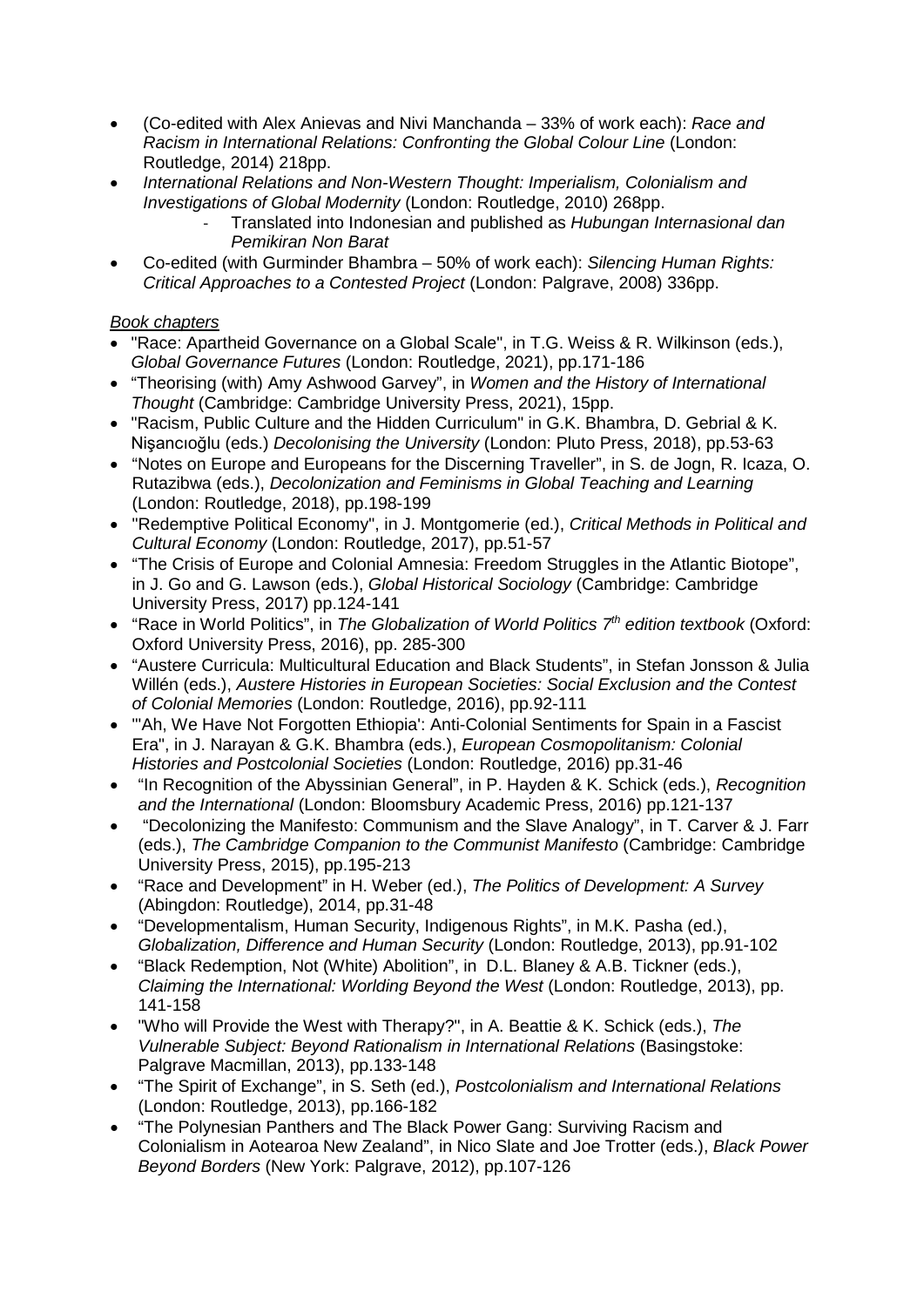- "The Drama Viewed from Elsewhere", in Toni Erskine & Richard Ned Lebow (eds), *Tragedy and International Relations* (London: Palgrave, 2012), pp.172-184
- "Ethiopia Shall Stretch Forth Her Hands Unto God: Garveyism, Rastafari and Antiquity", in D. Orrells, G. Bhambra and T. Roynon (eds.), *African Athena: New Agendas* (Oxford: Oxford University Press, 2011) pp.106-121
- "Modernity and Modernization", in Robert A. Denemark (ed.), *The International Studies Encyclopedia Vol. VIII* (Oxford: Wiley-Blackwell, 2010), pp. 5214-5232
- "The perilous but unavoidable intellectual terrain of the "Non-West"" in R. Shilliam (ed.), *International Relations and Non-Western Thought* (Routledge, 2010), pp.12-26
- (co-written with Martin Munro 50/50%), "Alternative sources of cosmopolitanism: Nationalism, universalism and Créolité in Francophone Caribbean thought" in R. Shilliam (ed.), *International Relations and Non-Western Thought* (Routledge, 2010), pp. 159-177
- "Jacobinism: the Ghost in the Gramscian Machine of Counter-Hegemony", for Alison Ayers (ed.), *Neo-Gramscians, Historical Materialism and International Relations* (Palgrave, 2008) pp.189-208
- "The 'Other' in Classical Political Theory: Re-Contextualising the Cosmopolitan/Communitarian Debate" in B. Jahn (ed.), *Classical Theory in International Relations* (Cambridge: Cambridge University Press, 2006) pp.207-232

## *Guest editor for special issues*

- (Co-edited with Valerie de Koeijer 50% each), "International Relations as a Geoculturally Pluralistic Field", *International Politics Reviews* (Onlinefirst) 2021
- "Race and Racism in International Relations: Retrieving a Scholarly Inheritance", *International Politics Reviews* (Onlinefirst) 2020
- (Co-edited with Lisa Tilley 50% each), "Raced Markets", *New Political Economy* 23 (5), 2018
- (Co-edited with G.K. Bhambra & D. Orrells 33% each), "Contesting Imperial Epistemologies", special issue of *Journal of Historical Sociology* 26 (3), 2014
- (Co-edited with D. Capie, A. Lacey and J. True 25% each), "OCIS IV Special Issue", of *Global Change, Peace and Security* 23 (1), 2011
- (Co-edited with George Lawson 50% each) "Sociology and International Relations: Legacies and Prospects" in *Cambridge Review of International Affairs* 23 (1), 2010
- (Co-edited with George Lawson 50% each) "Beyond Hypocrisy: Debating the Fact and Value of Sovereignty in World Politics" in *International Politics* 46 (6), 2009

## *Other publications*

- Interview: "Racism and Colonialism in the International System: From the Crusades to COVID-19", *Brown Journal of World Affairs* 27 (2) 2021, pp.1-8
- "The 'Little Traditions' of Worldmaking", *Comparative Studies of South Asia, Africa and the Middle East* 40 (3), 2020 pp. 606-613
- "When did Racism Become Solely A Domestic Issue?", *Foreign Policy* June 23, 2020 <https://foreignpolicy.com/2020/06/23/racism-ir-international-relations-domestic/>
- Co-written with Jeannette Ehlers, "Entry on Alanna Lockward" for *Global Social Theory* <https://globalsocialtheory.org/thinkers/lockward-alanna/> (2019)
- Afterword to D. Bully, J. Edkins & N. El-Nany (eds.), *After Grenfell: Violence, Resistance and Response* (London: Pluto Press, 2019), pp.195-197
- "What Max Weber Teaches Us About the Ramsay Centre's Debate", *Australian Critical Race and Whiteness Studies Association Blog*, December 2018, <https://acrawsa.org.au/2018/12/21/2045/>
- "Racism, Identity Politics and the Hidden Curriculum", *Pluto Press Blogs,* 2018 <https://www.plutobooks.com/blog/racism-identity-politics-decolonise-university/>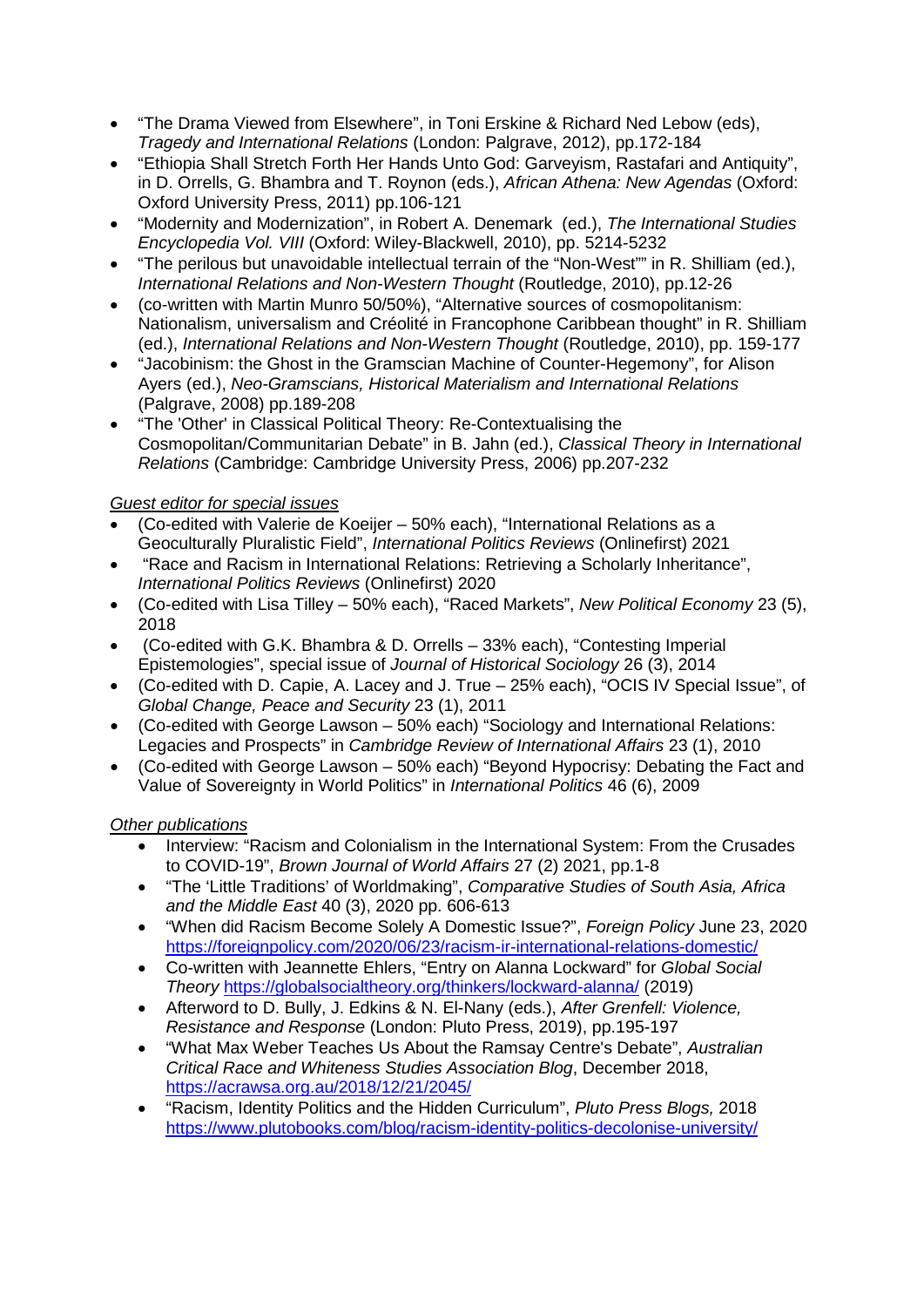- "Viewpoint: Populism and the Spectre of Powell", *Discover Society* December 2018 [https://discoversociety.org/2018/12/04/viewpoint-populism-and-the-spectre-of-enoch](https://discoversociety.org/2018/12/04/viewpoint-populism-and-the-spectre-of-enoch-powell/)[powell/](https://discoversociety.org/2018/12/04/viewpoint-populism-and-the-spectre-of-enoch-powell/)
- Forward to M. Iniguez de Heredia & Z. Wai (eds.), *Recentering Africa in International Relations: Beyond Lack, Peripherality, and Failure* (London: Palgrave, 2018), pp.v-ix
- "Interview Robbie Shilliam", *E-International Relations,* June 2018 [https://www.e](https://www.e-ir.info/2018/06/14/interview-robbie-shilliam/)[ir.info/2018/06/14/interview-robbie-shilliam/](https://www.e-ir.info/2018/06/14/interview-robbie-shilliam/)
- "Africa in Oceania: Thinking Besides the Subaltern", *Theory, Culture & Society*, Nov 2015 [https://www.theoryculturesociety.org/robbie-shilliam-on-africa-in-oceania](https://www.theoryculturesociety.org/robbie-shilliam-on-africa-in-oceania-thinking-besides-the-subaltern/)[thinking-besides-the-subaltern/](https://www.theoryculturesociety.org/robbie-shilliam-on-africa-in-oceania-thinking-besides-the-subaltern/)
- "RasTafari and Reparation Time", *Open Democracy,* Jan 2015 [https://www.opendemocracy.net/en/beyond-trafficking-and-slavery/rastafari-and](https://www.opendemocracy.net/en/beyond-trafficking-and-slavery/rastafari-and-reparation-time/)[reparation-time/](https://www.opendemocracy.net/en/beyond-trafficking-and-slavery/rastafari-and-reparation-time/)
- "Black Academia: The Doors Have Been Opened but the Architecture Remains the Same", in Claire Alexander and Jason Arday (eds.), *Aiming Higher: Race, Inequality and Diversity in the Academy* (Runnymede Perspectives, 2015) <https://www.runnymedetrust.org/uploads/Aiming%20Higher.pdf>
- (with Rastafari Regal Livity CiC) "When Britain Loved RasTafari", *Discover Society* June 2014 <https://discoversociety.org/2014/07/01/focus-when-britain-loved-rastafari/>
- Decolonial AestheSis: Be.Bop 2012 Black Europe Body Politics", *Social Text/Periscope* (special online issue, 2013) [https://socialtextjournal.org/periscope\\_article/be-bop-2012-black-europe-body](https://socialtextjournal.org/periscope_article/be-bop-2012-black-europe-body-politics/)[politics/](https://socialtextjournal.org/periscope_article/be-bop-2012-black-europe-body-politics/)

## **Publications in Progress**

*Books:*

• Co-written with Daniel Renwick, *Squalor* (London: Agenda Publishing, *Greats* series, 2022)

## **Reviews/recognition of author's books**

- *Decolonizing Politics: An Introduction* (2021)
	- o Book review by Georgi Asatryan & Jack Kalpakian in *Ethnic and Racial Studies*  (Sep 2021)
	- o Long Read review by Sudhir Chella Rajan in *LSE Review of Books,* Aug 2021 [https://blogs.lse.ac.uk/lsereviewofbooks/2021/08/24/long-read-review](https://blogs.lse.ac.uk/lsereviewofbooks/2021/08/24/long-read-review-decolonizing-politics-an-introduction-by-robbie-shilliam/)[decolonizing-politics-an-introduction-by-robbie-shilliam/](https://blogs.lse.ac.uk/lsereviewofbooks/2021/08/24/long-read-review-decolonizing-politics-an-introduction-by-robbie-shilliam/)
	- o Book review by Angelia Wilson in *Times Higher Education,* Aug 2021 <https://www.timeshighereducation.com/books/decolonizing-politics-robbie-shilliam>
	- o Interview with *Sarah Parker Remond Center, University College London,* Jul 2021 [https://www.ucl.ac.uk/racism-racialisation/publications/2021/jun/conversation](https://www.ucl.ac.uk/racism-racialisation/publications/2021/jun/conversation-robbie-shilliam)[robbie-shilliam](https://www.ucl.ac.uk/racism-racialisation/publications/2021/jun/conversation-robbie-shilliam)
	- o Interview with *New Books Networks* (2021) <https://newbooksnetwork.com/decolonizing-politics>
	- o Interview with *The Climate Pod* (2021) [https://theclimatepod.libsyn.com/rep-earl](https://theclimatepod.libsyn.com/rep-earl-blumenauer-on-making-polluters-pay-dr-robbie-shilliam-on-decolonizing-politics)[blumenauer-on-making-polluters-pay-dr-robbie-shilliam-on-decolonizing-politics](https://theclimatepod.libsyn.com/rep-earl-blumenauer-on-making-polluters-pay-dr-robbie-shilliam-on-decolonizing-politics)
- *Race and the Undeserving Poor* (2018)
	- o Book review by Stuart Scrase in *Journal of Cultural Analysis and Social Change* 5 (2) 2020
	- o Book review by Nivi Manchanda in *E-IR,* July 2020 [https://www.e](https://www.e-ir.info/2020/07/31/review-race-and-the-undeserving-poor-from-abolition-to-brexit/)[ir.info/2020/07/31/review-race-and-the-undeserving-poor-from-abolition-to-brexit/](https://www.e-ir.info/2020/07/31/review-race-and-the-undeserving-poor-from-abolition-to-brexit/)
	- o Book review by Leah de Haan in *International Affairs* 96 (2), 2020
	- o Book review by Spyros Themelis in *Global Labour Journal* 10 (3), 2019
	- o Book review by Katy Harsant in *Ethnic and Racial Studies* (Onlinefirst), 2019
	- o Extended book review by Elio Di Muccio in *Capital & Class* 43 (2), 2019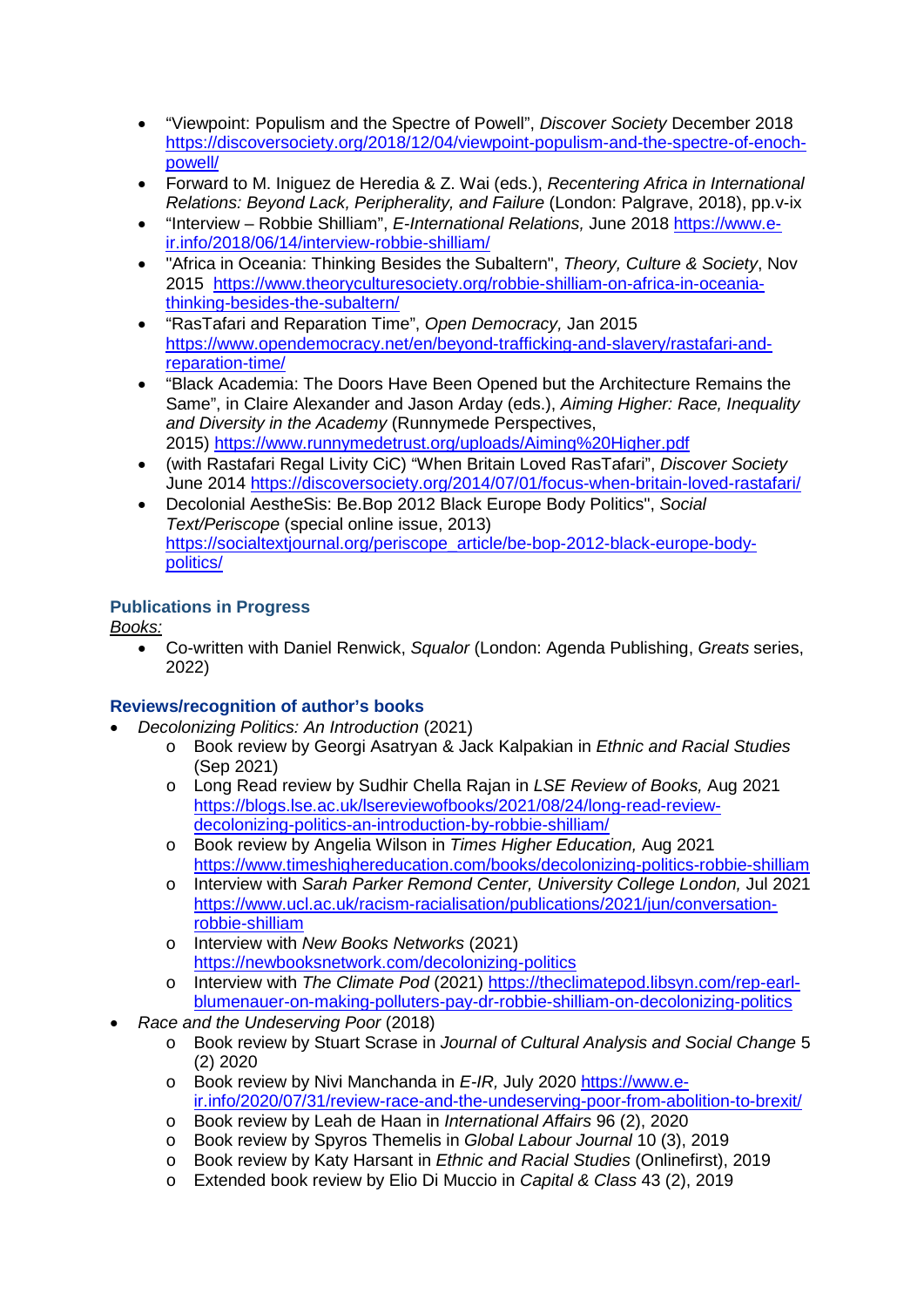- o Book review by Eric Melander in *The Economic History Review* 72 (2), 2019
- o Book review by J.M. Moore in *Justice, Power and Resistance* 2 (2), 2018
- o Book review by Patricia Tuitt for [https://www.patriciatuitt.com](https://www.patriciatuitt.com/) (legal resource) (2018)
- o Book review by Owen Parker for *Sheffield University Political Economy Research Unit* (2018) [http://speri.dept.shef.ac.uk/2018/09/17/book-review-race-and-the](http://speri.dept.shef.ac.uk/2018/09/17/book-review-race-and-the-undeserving-poor/)[undeserving-poor/](http://speri.dept.shef.ac.uk/2018/09/17/book-review-race-and-the-undeserving-poor/)
- o Listed in Top Ten Books: International Affairs (Journal) Christmas Reading List, 2020 [https://medium.com/international-affairs-blog/top-10-books-the-international](https://medium.com/international-affairs-blog/top-10-books-the-international-affairs-christmas-reading-list-2020-b02fa2755f4d)[affairs-christmas-reading-list-2020-b02fa2755f4d](https://medium.com/international-affairs-blog/top-10-books-the-international-affairs-christmas-reading-list-2020-b02fa2755f4d)
- o Listed in *The Times* newspaper's "twelve anti-racism books everybody should read", 2020 [https://www.thetimes.co.uk/article/the-anti-racism-books-everybody](https://www.thetimes.co.uk/article/the-anti-racism-books-everybody-should-read-from-malcolm-x-to-candice-carty-williams-blt92tfqj)[should-read-from-malcolm-x-to-candice-carty-williams-blt92tfqj](https://www.thetimes.co.uk/article/the-anti-racism-books-everybody-should-read-from-malcolm-x-to-candice-carty-williams-blt92tfqj)
- o Used in *Runnymede Trust* report: "'We are Ghosts': Race, Class and Institutional Prejudice" (2019) <https://www.runnymedetrust.org/uploads/publications/We%20Are%20Ghosts.pdf>
- o Included in Verso "staff picks: books of the year" (2018) [https://www.versobooks.com/blogs/4185-staff-picks-books-of-the-year-2018](https://www.versobooks.com/blogs/4185-staff-picks-books-of-the-year-2018-chosen-by-verso-staff) [chosen-by-verso-staff](https://www.versobooks.com/blogs/4185-staff-picks-books-of-the-year-2018-chosen-by-verso-staff)
- o Academic forum on book in the popular IR blog *The Disorder of Things* (2018) • *Routledge Handbook of Postcolonial Politics* (2019)
	- o Book review by Ananya Sharma in *E-International Relations* (Jun, 2019) [https://www.e-ir.info/2019/06/18/review-routledge-handbook-of-postcolonial](https://www.e-ir.info/2019/06/18/review-routledge-handbook-of-postcolonial-politics/)[politics/](https://www.e-ir.info/2019/06/18/review-routledge-handbook-of-postcolonial-politics/)
- *Meanings of Bandung* (2016)
	- o Book Review by Ananya Sharma in *International Studies Review* (2019)
- *The Black Pacific* (2015)
	- o *Centre for Advanced International Theory* Annual Text Symposium on the Black Pacific, University of Sussex, UK (Jan 2018)
	- o Panel: "Author Meets Critics: The Black Pacific", *Royal Geographical Society and Institute of British Geographers Annual International Conference*, Royal Geographical Society, UK, Aug 2017
	- o Academic forum on book in the popular IR blog *The Disorder of Things, (*2016)
	- o Listed as "book of the week" by Centre for Postcolonial Studies", Goldsmiths College, UK (2016)
	- o Author's introduction published as an invited "think-piece" by academic journal, *Theory Culture & Society,* 2015
	- o Book review by Nitasha Tamar Sharma in *Sociology of Race and Ethnicity* 3 (4), 2017
	- o Book review by Isaac Kamola in *Contemporary Political Theory* 2017, https://doi.org/10.1057/s41296-017-0161-8
	- o Book review by Alex Barder in *International Studies Review* 19 (3), 2017
	- o Book review by Lewis B.H. Eliot in *Interface* 9 (2), 2017
	- o Book review by Quito Swan in *The Black Scholar* 46 (4), 2016
	- o Book review by Yifen Beus in *The Journal of New Zealand and Pacific Studies* 4 (1), 2016
- *Race and Racism in International Relations* (2014)
	- o Book review by Alex Barder in *International Studies Review* 19 (3), 2017
	- o Book review by Roger Epp in *E-IR.info,* 2015 [http://www.e](http://www.e-ir.info/2015/11/08/review-race-and-racism-in-international-relations/)[ir.info/2015/11/08/review-race-and-racism-in-international-relations/](http://www.e-ir.info/2015/11/08/review-race-and-racism-in-international-relations/)
	- o Interview of contributors to book in IR blog, *Disorder of Things,* 2014
- *International Relations and Non-Western Thought* (2010)
	- o Book review by Hayriye Asena Demirer in *Insan & Toplum: Journal of Humanity and Society* (Turkish), 9 (1), 2019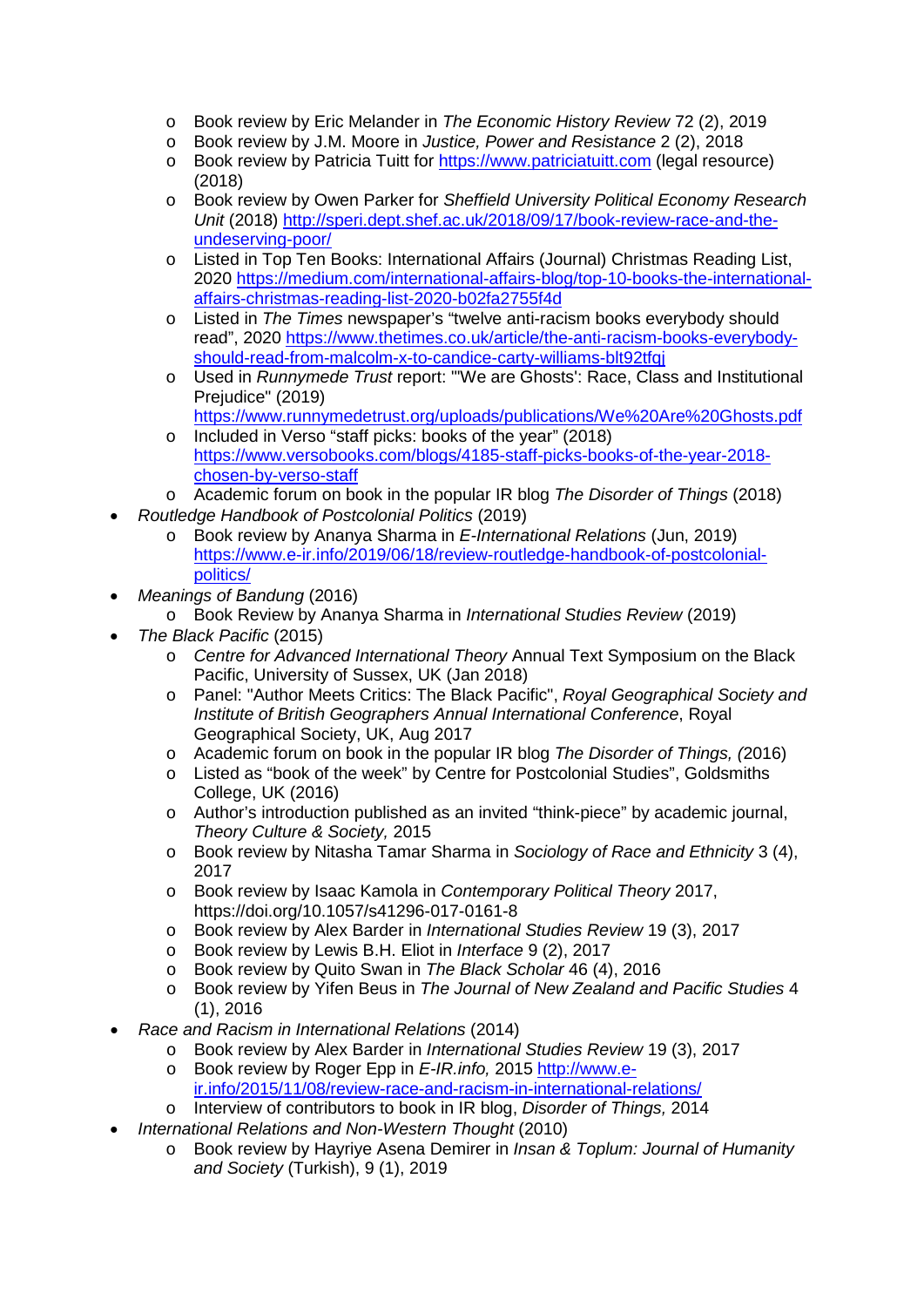- o Book review by Oliver Stuenkel in *Postwestern World*, 2015 <http://www.postwesternworld.com/2015/03/22/international-relations-shilliam/>
- o Book review by Jamie Jordan in *Political Studies Review* 12 (2) 2014
- o Book review by Cemal Burak Tansel in *Capital & Class* 37 (2), 2013
- o Book review by Emilian Kavalski in *Political Studies Review* 10 (2) 2012
- o Book review by Lucy Mayblin in *International Affairs* 87 (5), 2011
- o Book review by Bruno Tertrais, Gilles Andréani & Lanxin Xiang in *Survival* (Feb-Mar), 2011

#### **Podcasts and Video talks**

- Global Development Section, ISA: Imposition & Response: An Illustrated Interview with Dr. Robbie Shilliam, Jul 2020 <https://www.youtube.com/watch?v=dPTAIjgIvU8&t=80s>
- Interview, Foundations and Frontiers in International Political Economy Project, 2020 <https://www.ipefoundations.org.uk/videos>
- "Race and Securitization Theory", *Whiskey & IR,* May 2020 [https://www.podomatic.com/podcasts/whiskeyindiaromeo/episodes/2020-05-](https://www.podomatic.com/podcasts/whiskeyindiaromeo/episodes/2020-05-21T14_58_46-07_00) [21T14\\_58\\_46-07\\_00](https://www.podomatic.com/podcasts/whiskeyindiaromeo/episodes/2020-05-21T14_58_46-07_00)

## **Teaching (JHU only)**

*AS.190.255 Race and Racism in International Relations*

- Sophomore undergraduate module; approx. 20 students; 14 weeks.
- *AS.190.646 CLR James: Black Marxism, Pan-Africanism and International Relations* • Graduate module; 14 students; 14 weeks.
- *AS.190.664 Decolonizing Political Science: Contexts, Concepts, and Imaginations*
	- Graduate module; 12 students; 14 weeks.
- *AS.190.383 Africana Studies Meets Public Health*
- Junior/Senior undergraduate module; approx. 22 students; 14 weeks. *AS.190.372 Decolonizing Politics*
	- Junior/Senior undergraduate module; approx. 18 students; 14 weeks.
- *AS.190.685 - Critical theory, method, and application in International Relations*
- Graduate module; 12 students; 14 weeks.
- *AS.190.410 - Beyond Bob Marley: Exploring the Rastafari Movement in the Greater Baltimore Area*
- Junior/Senior undergraduate module; 12 students; 14 weeks.
- *AS.190.637 – The Colonial Constitution of the Human*
- Graduate module; approx. 13 students; 14 weeks.

*AS.230.420- Class, Capitalism, Colonialism: Evaluating the work of Walter Rodney.* • Graduate module; 5 students; 3 weeks.

- 
- *AS.190.245 - The Politics of Global Development*
- Sophomore undergraduate module; approx. 14 students; 14 weeks.
- *AS.190.607 - Decolonizing the Episteme: Knowledge, Empire and the Academy*
- Graduate module; approx. 10 students; 14 weeks.
- *AS.190.410 - Rastafari: Race and Resistance on a Global Scale*
- 4<sup>th</sup> year undergraduate module; approx. 12 students; 14 weeks.
- *AS.190.352 – The Politics of Global Development*
- 3<sup>rd</sup> vear (Junior) undergraduate module; approx. 20 students; 14 weeks.
- *AS.190.659 – Postcolonial Political Economy*
- Graduate module; approx. 13 students; 14 weeks.
- *AS.190.800 -Independent Study – Graduate*
- 1 student, research paper.
- *AS.190.541 - Independent Study – Seniors*,
- 1 student, extended research paper, Fall semester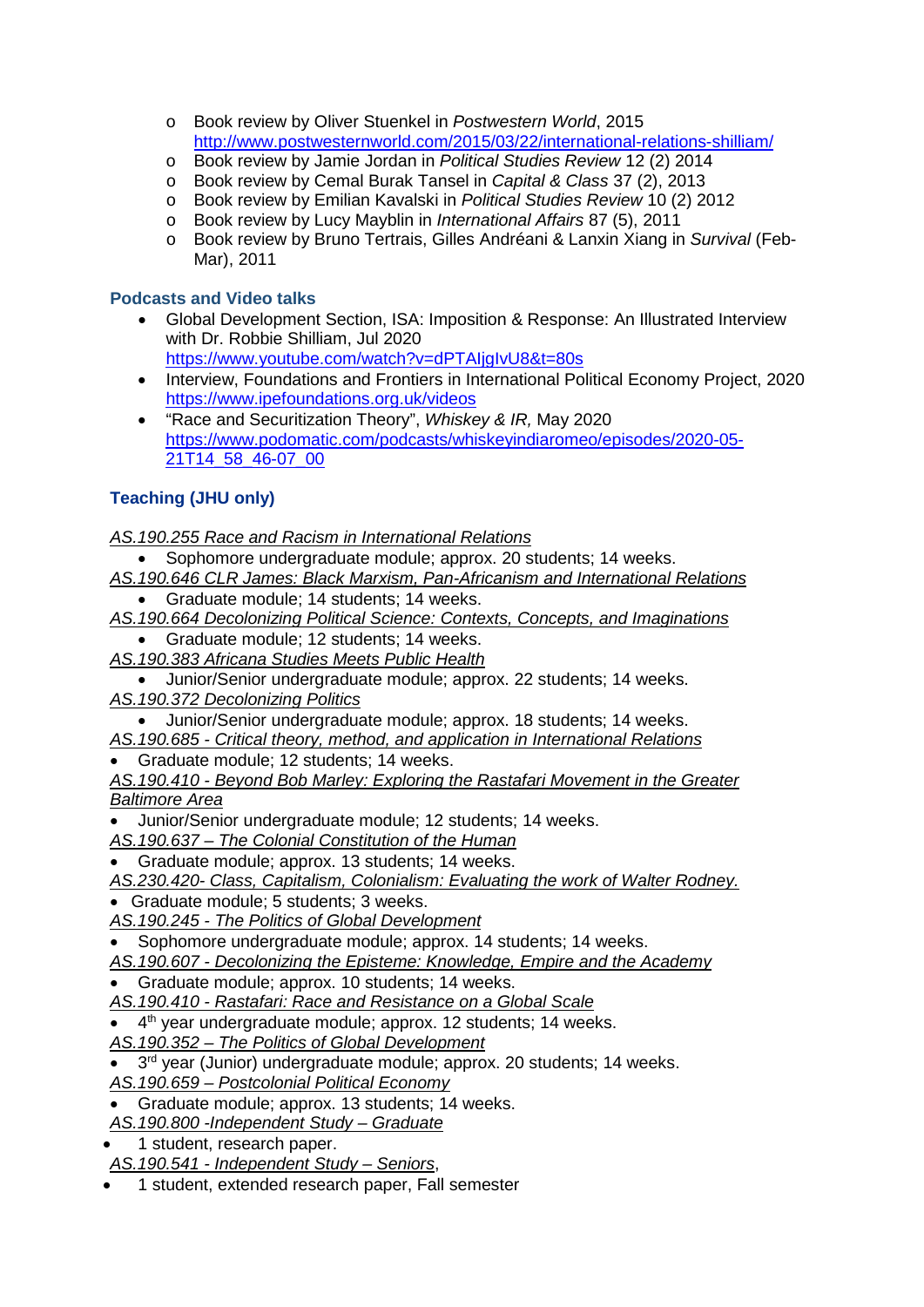## **Research Grants**

- "Rethinking the Right to the City through the Black Radical Tradition", *Mellon Foundation Sawyer Seminar,* Spring 2022-Fall 2023, co-investigator with Prof Lester Spence, 225,000 USD
- "The Crisis of European Cosmopolitanism in the Age of Austerity ", *European Science Foundation Exploratory Workshop*, 3-5<sup>th</sup> July 2013, co-investigator with Prof Gurminder K. Bhambra, 14,000 Euro
- "The Crisis of European Cosmopolitanism in the Age of Austerity", *University of Warwick*  and Queen Mary College Collaborative Research Award, 1<sup>st</sup> Apr – 31<sup>st</sup> Jul 2013, coinvestigator with Prof Gurminder K. Bhambra, 17,000 GBP)
- "Keskidee Aroha National Workshop", *Faculty Research Grant - Victoria University of Wellington*, 1<sup>st</sup> -3<sup>rd</sup> May 2010, principal investigator, \$NZ 2990 (1490 GBP)
- "Indigenous Peace, Indigenous Sovereignty" *Peace and Disarmament Education Trust Grant, Ministry of Internal Affairs NZ* 1<sup>st</sup> Feb – 1<sup>st</sup> Aug 2011, principal investigator  $NZ$ 2465 (1230 GBP)
- "Racial Cosmopolitanism", *University Research Fund Grant, Victoria University of Wellington*, 1<sup>st</sup> Feb – 1<sup>st</sup> Oct 2010, principal investigator \$NZ 9030 (4530 GBP)
- "Human Rights and Racial Justice in the UN", *New Researchers Grant, Victoria University of Wellington*, 1<sup>st</sup> Mar – 1<sup>st</sup> Aug 2009 principal investigator \$NZ 4858 (2420) GBP)

#### **Invited presentations**

- Talk: *Center for the Study of Race, Politics and Culture*, Chicago University, Sep 2021
- Talk: *epidemic/endemic,* Medical Humanities & Social Medicine, JHU, May 2021
- Roundtable: *Einaudi Center Race Matters series,* Cornell University, May 2021
- Talk: *Asia Research Institute*, National University of Singapore, Mar 2021
- Talk: *Annual Omar Azfar Lecture*, University of Oxford, Feb 2021
- Talk: *Centre for Research in the Arts, Social Sciences and Humanities*, Cambridge University, Jan 2021
- Talk: *Departamento de Relações Internacionais*, PUC Minas, Brazil, Dec 2020
- Talk: *Faculty Research Seminar, Center for Global Affairs*, New York University, Nov 2020
- Talk: *School of Diplomacy and international Relations*, Seton Hall University, Nov 2020
- Keynote: *Fletcher Decolonizing International Relations Conference*, Tufts University, Nov 2020
- Keynote: *International Studies Association North-East annual conference*, Nov 2020
- Talk: *Edinburgh Race Lecture Series*, Edinburgh University, Oct 2020
- Talk: *Global Political Economy Project - Race Initiative*, Georgetown University, Oct 2020
- Talk: *Research in Politics and International Relations*, University of Glasgow, Oct 2020
- Contributor: *Race and Populism Workshop*, Cathy Cohen, University of Chicago, Fall 2020
- Talk: *Black Lives Seminar Series,* University of East Anglia, Sep 2020
- Talk: *African Studies Global Virtual Forum,* Penn State University, Jul 2020
- Workshop: *Rethinking How We Teach IR,* Bridging the Gap, Washington DC, Jul 2020
- Inaugural Keynote: *Critical Race and Culture Research Network*, University of Western England, Jul 2020
- Talk: *Decolonizing Europe*, Amsterdam Centre for European Studies, June 2020
- Discussant: *Worldviews Workshop*, Cornell University, June 2020
- Conference: *Exemplarity: Performance, Influence, and Temporality in Political Innovation,* The Mershon Center for International Security Studies, The Ohio State University, Feb 2020.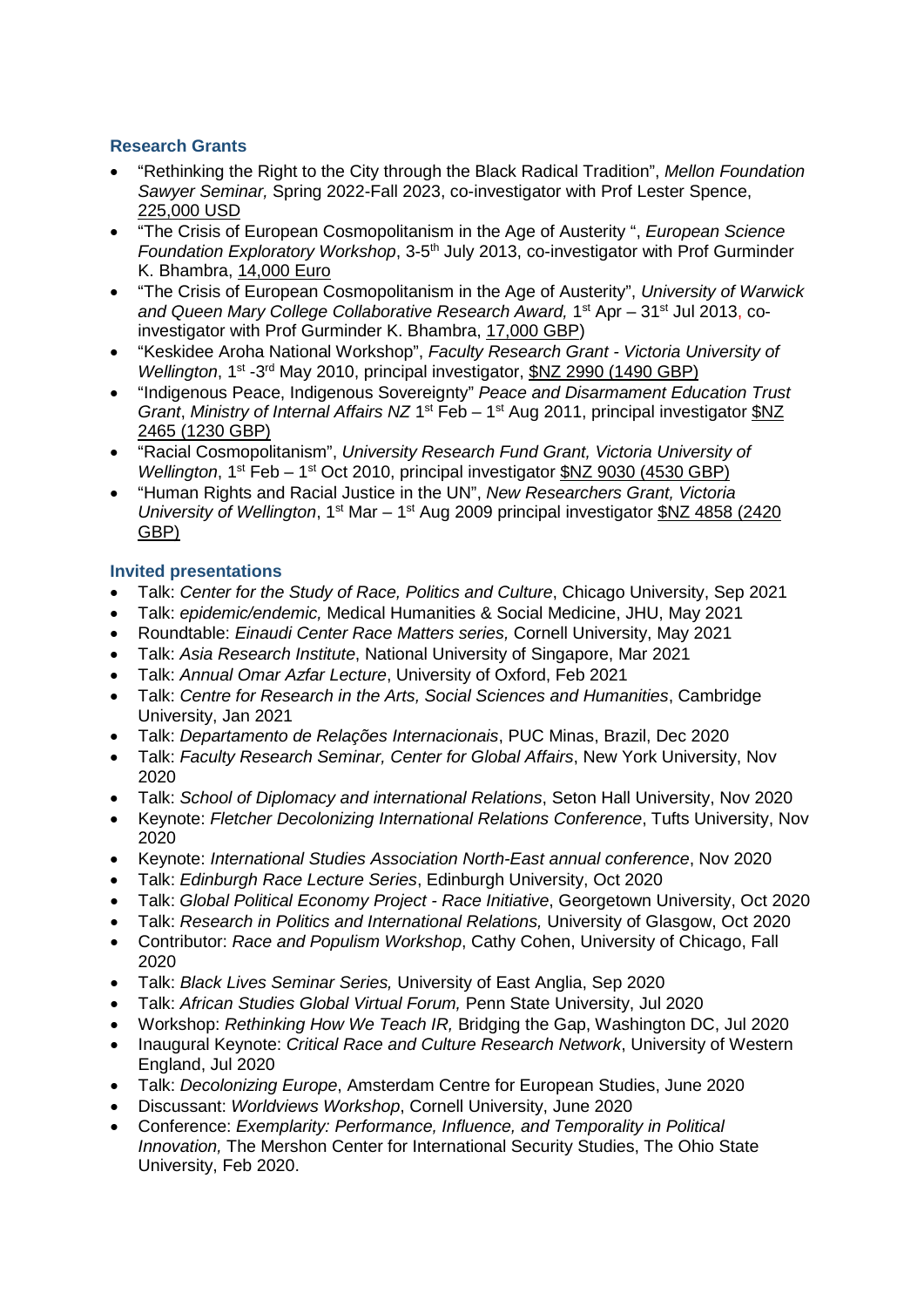- Keynote: *Critical Approaches to Development Conference*, PUC-Rio, Brazil, Nov 2019
- Talk: *Davies Forum*, University of San Francisco, "Rastafari and Human Rights", Nov 2019
- Panel: *De-heimatize it! Conference*, Gorki Theatre, Berlin, Germany, Oct 2019
- Panel: Fall Symposium, *Maryland Journal of International Law*, Baltimore, Oct 2019
- Department of Political Science, McMaster University, "Towards an Abolition Political Economy", Oct 2019
- Keynote: *Postcolonial Oceans Conference,* Bremen University, Germany, Jun 2019
- Workshop: "*Towards A Black Pacific—Oceania and Black Internationalism*", Radcliffe Institute for Advanced Study, Harvard University, May 2019
- *Inaugural Distinguished Teacher Lecture*, University of St Andrews, Scotland, May 2019
- Workshop: "*Building on the Legacies of L.M.H. Ling",* The New School, Apr 2019
- Workshop: "*Empire by its Other Names*", Heyman Center, Columbia University, Apr 2019
- Workshop: "*Political Economy on Trial*": SPERI, University of Sheffield, UK, Mar 2019
- Mentor for Methodology Workshop, *ISA North East Annual Conference*, Nov 2018
- Keynote, *Annual Postgraduate Day,* Oxford Brookes University, June 2018
- Symposium, *Karl Marx, Marxism and the Global South*, University of Bremen, Germany, May 2018
- Discussion lead for PBS documentary workshop "The Slave Trade and Europe", *Brown University,* Holland, Mar 2018
- *Diversifying the Discipline Workshop*, LSE, UK, Mar 2018
- Workshop for artists: *BAK Fellowship Programme,* Netherlands, Feb 2018
- Annual Lecture: *Centre for the European and International Studies Research*, Portsmouth University, UK, Jan 2018
- *Centre for Advanced International Theory* Annual Text Symposium. University of Sussex, UK, Jan 2018
- Critical and Cultural Politics and Racialisation Research Group, Aberystwyth University, UK, Nov 2017
- *Critical Theory and Practice Seminar,* Cambridge University, UK, Nov 2017
- Keynote: *Migrant Rights Network,* Birmingham, UK, Nov 2017
- *School of Sociology*, University College Dublin, Ireland, Oct 2017
- *Political Philosophy Research Seminar,* London School of Economics, UK, Oct 2017
- Plenary: *Critical Legal Studies Annual Conference,* Warwick University, UK: Sep 2017
- *Royal Geographical Society and Institute of British Geographers Annual International Conference*, Royal Geographical Society, UK, Aug 2017
- *Institut für Internationale Entwicklung*, Vienna University, Austria, Jun 2017
- *Theory for a Global Age Symposium, Concurrences Centre for Colonial and Postcolonial Studies*, Linnaeus University, Sweden, Jun 2017
- *Perceiving and Misperceiving Ourselves and Others: African and Western Perspectives*  workshop, London School of Economics, UK, June 2017
- *Focus on the Funk Conference*, Birkbeck University, UK, May 2017
- *Leiden Interdisciplinary Migration Seminar*, University of Leiden, Netherlands, Mar 2017
- *Debating Human Rights Workshop*, University of Ghana, Mar 2017
- *External Speakers Series, Politics*, University of East Anglia, UK, Mar 2017
- *Race after the Post-Racial Conference*, Collège D'études Mondiales, Paris, France, Dec 2016
- Keynote: *Millennium, Journal of International Relations Annual Conference,* London School of Economics, UK: Oct 2016
- *Socialism Working Group Seminar Series*, Glasgow University, UK, Oct 2016
- *Political Science Department*, Johns Hopkins University, Mar 2016
- *Beyond the Masters Tools Conference,* Kassel Univerisität, Germany: Jan 2016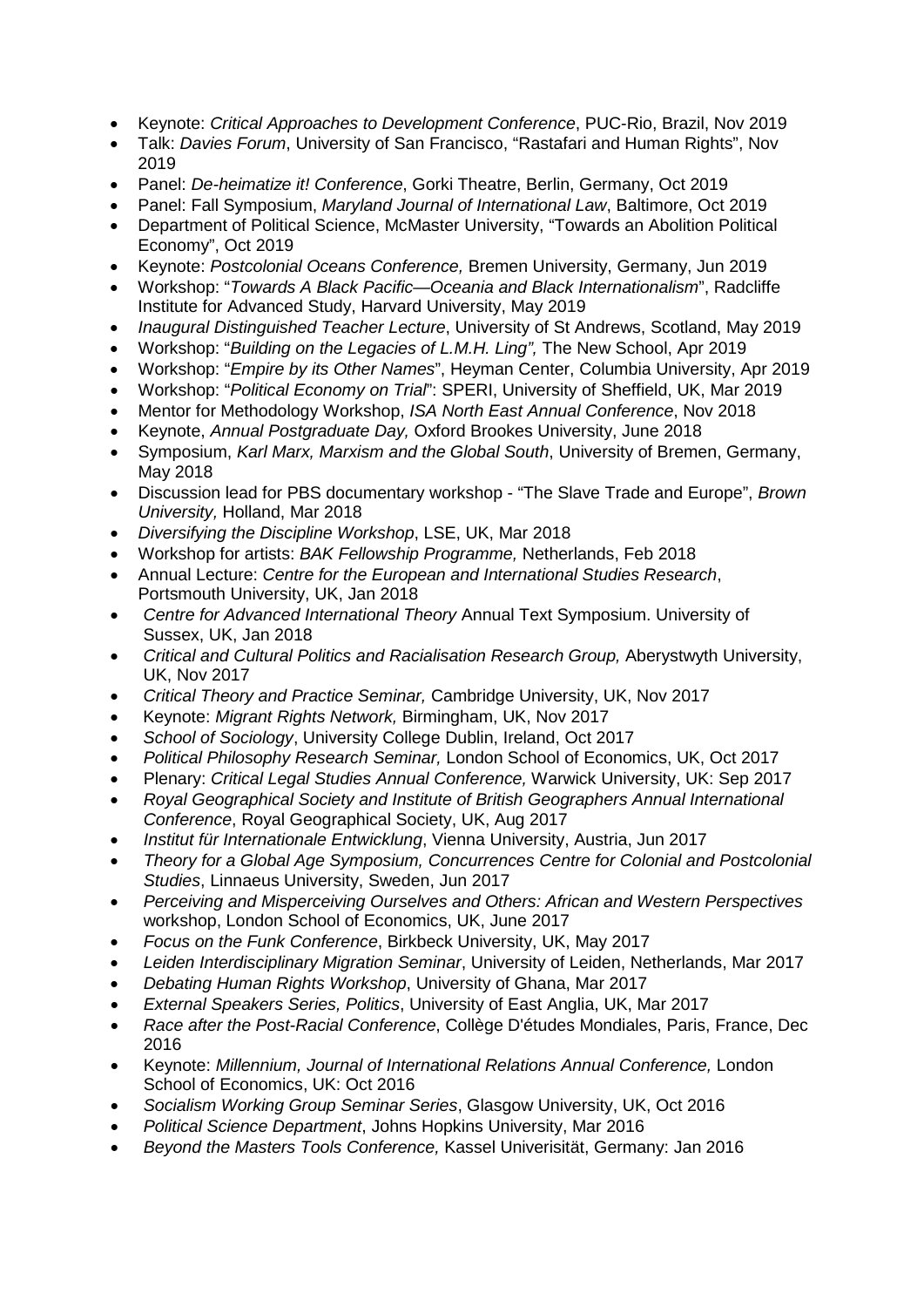- *Postcolonial Studies Centre Speakers' Series*, Nottingham Trent University, UK, Dec 2015
- *Global/Local Colloquium Series,* University of Hawai'i, USA, Nov 2015
- *International Politics Research Seminar*, Aberystwyth University, Nov 2015
- *Critical Global Politics & Global Political Economy research seminar*, Manchester University, UK, Nov 2015
- *50th Anniversary of Warwick University*, *Festival of the Imagination*, Warwick University, UK, Oct 2015
- *Millennium, Journal of International Relations Annual Conference,* London School of Economics, UK, Oct 2015
- *European International Studies Association Annual Conference,* Extra-ordinary Roundtable on the Refugee Crisis, Italy, Sep 2015
- *Beyond Methodological Eurocentrism: Postcolonial Perspectives for Political and Social Theory*, Humboldt Univerisität, Germany, Jul 2015
- *Symposium: Migration, Post-Coloniality, and the Question of Europe,* Warwick University, UK, Jul 2015
- *Minnesota International Relations Colloquium,* University of Minnesota, USA, Feb 2015
- Keynote: *Migrations of Knowledge: Potentials and Limits of Knowledge Production and Critique in Europe and Africa*, Oldenburg Univerisität, Germany: Dec 2014
- *Postcolonial Governmentality Workshop,* University of Bristol, UK, Oct 2014
- *The Pasts, Presents and Futures of Postcolonialism: A Roundtable*, Goldsmiths College, UK, Apr 2014
- *German-Southeast Asian Center of Excellence for Public Policy and Good Governance*, Bangkok, Thailand, Dec 2013
- *Department of Politics***,** University of Sheffield, Nov 2013
- *Austere Histories Symposium* REMESCO, Linköping University, Sweden, Nov 2013
- *Global Historical Sociology Project*, London School of Economics, UK, Oct 2013
- *Department of Political Science*, University of Pennsylvania, USA, Sep 2013
- *Social Science Research Council (USA),* Dissertation Proposal Development Fellowship Conference, Warwick University, Jun 2013
- Centre for Concurrences in Colonial and Postcolonial Studies, Linnaeus University, Sweden, Mar 2013
- *Department of International Relations*, Aberystwyth University, UK, Oct 2012
- *Department of Politics and International Relations*, University of Oxford, UK, Jan 2012
- *CAUSE*, Carnegie Mellon University, Pittsburgh, UK, Apr 2011
- *Centre for Excellence in Global Governance Research*, University of Helsinki, Finland, Nov 2010
- *Political Science Department*, Vassar College, USA Sep 2010
- *School of Social and Political Sciences*, University of Sydney, Australia, Mar 2010
- *Institute for Comparative Modernities,* Cornell University, USA, May 2009
- *Global Collaboration Centre***,** University of Osaka, Japan, Apr 2009
- *POLSIS Centre*, University of Queensland, Australia, Apr 2009
- *Department of Politics and International Relations,* University of Aberdeen, Jun 2008
- *Global Collaboration Centre*, University of Osaka Japan, Mar 2008
- *Department of Political Science,* Simon Fraser University, Canada, Jun 2007

## **Conference presentations (excluding invitational appearances)**

- International Studies Association (ISA) annual conference, USA, Mar 2021: two panels, one roundtable
- International Studies Association (ISA) North East conference, USA, Nov 2020: one roundtable
- Millennium annual conference, LSE, Oct 2020: one panel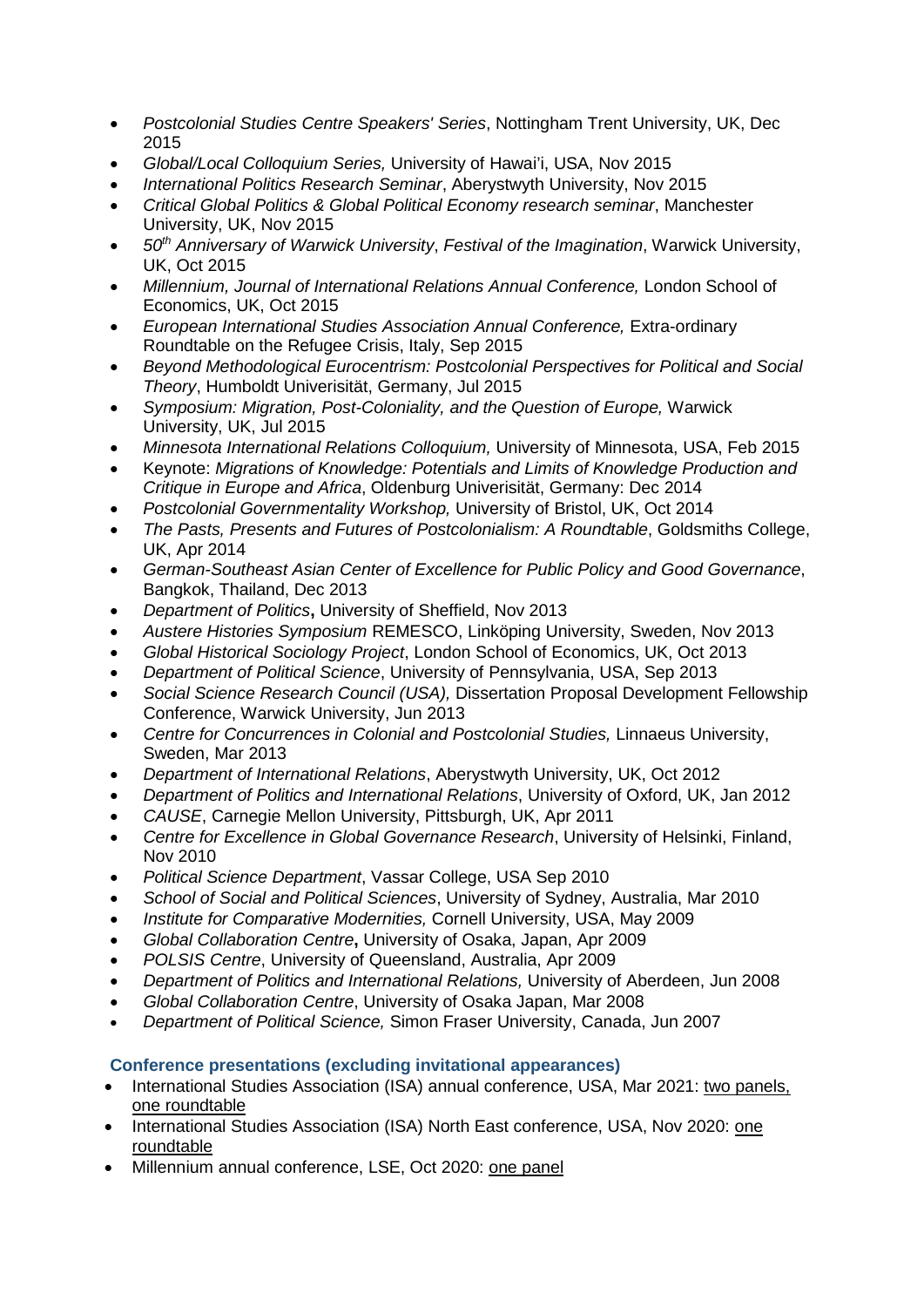- International Studies Association (ISA) annual conference, USA, Mar 2020: two panels, one roundtable (Cancelled due to Covid19)
- International Studies Association (ISA) North East conference, USA, Nov 2019: one roundtable
- International Studies Association (ISA) annual conference, USA, Mar 2019: two panels and two roundtable appearances
- American Studies Association annual conference, USA, Nov 2018: one roundtable appearance
- American Sociology Association annual conference, USA, Aug 2018: one roundtable appearance
- BE BOP 2018. Black Europe Body Politics, Berlin, Germany, May 2018: one panel presentation
- International Studies Association (ISA) annual conference, USA, Feb 2017: two panels and two roundtable appearances
- BE BOP 2016. Black Europe Body Politics, Berlin, Germany, May 2016: one panel presentation
- International Studies Association (ISA) annual conference, USA, Mar 2016: one panel presentation and two roundtable appearances
- European International Studies Association (EISA) annual conference, Italy, Sep 2015: two panel presentations
- International Studies Association (ISA) annual conference, USA, Feb 2015: one panel presentation and two roundtable appearances
- British International Studies Association (BISA) annual conference, UK, Jun 2014: one roundtable appearance
- BE BOP 2014. Black Europe Body Politics, Berlin, Germany May 2014: one panel presentation
- International Studies Association (ISA) annual conference, USA, Mar 2014: two roundtable appearances
- British Sociological Association, Race and Ethnicity Section conference, UK, Jan 2014: one panel presentation
- Millennium annual conference, LSE, UK, Oct 2013: one panel presentation
- BE BOP 2013. Black Europe Body Politics, Berlin, Germany, May 2013: one panel presentation
- International Studies Association (ISA) annual conference, USA, Apr 2013: two panel presentations
- Centre for Advanced International Theory, University of Sussex, UK, Sep 2012: one panel presentation
- British International Studies Association (BISA) annual conference, UK, Jun 2012: two panel presentations
- BE BOP 2013. Black Europe Body Politics, Berlin, Germany, May 2012: one panel presentation
- International Studies Association (ISA) annual conference, USA, Apr 2012: four panel presentations
- International Studies Association (ISA) Asia Pacific conference, Australia, Sep 2011: one panel presentation
- International Studies Association (ISA) annual conference, USA, Mar 2011: three panel presentations, one roundtable presentation
- Global Rastafari Studies Conference, University of West Indies, Jamaica, Aug 2010: one panel presentation
- International Sociology Association annual conference, Sweden, Jul 2010: two panel presentations
- Oceanic Studies on International Relations (OCIS) bi-annual conference, New Zealand, Jul 2010: one panel presentation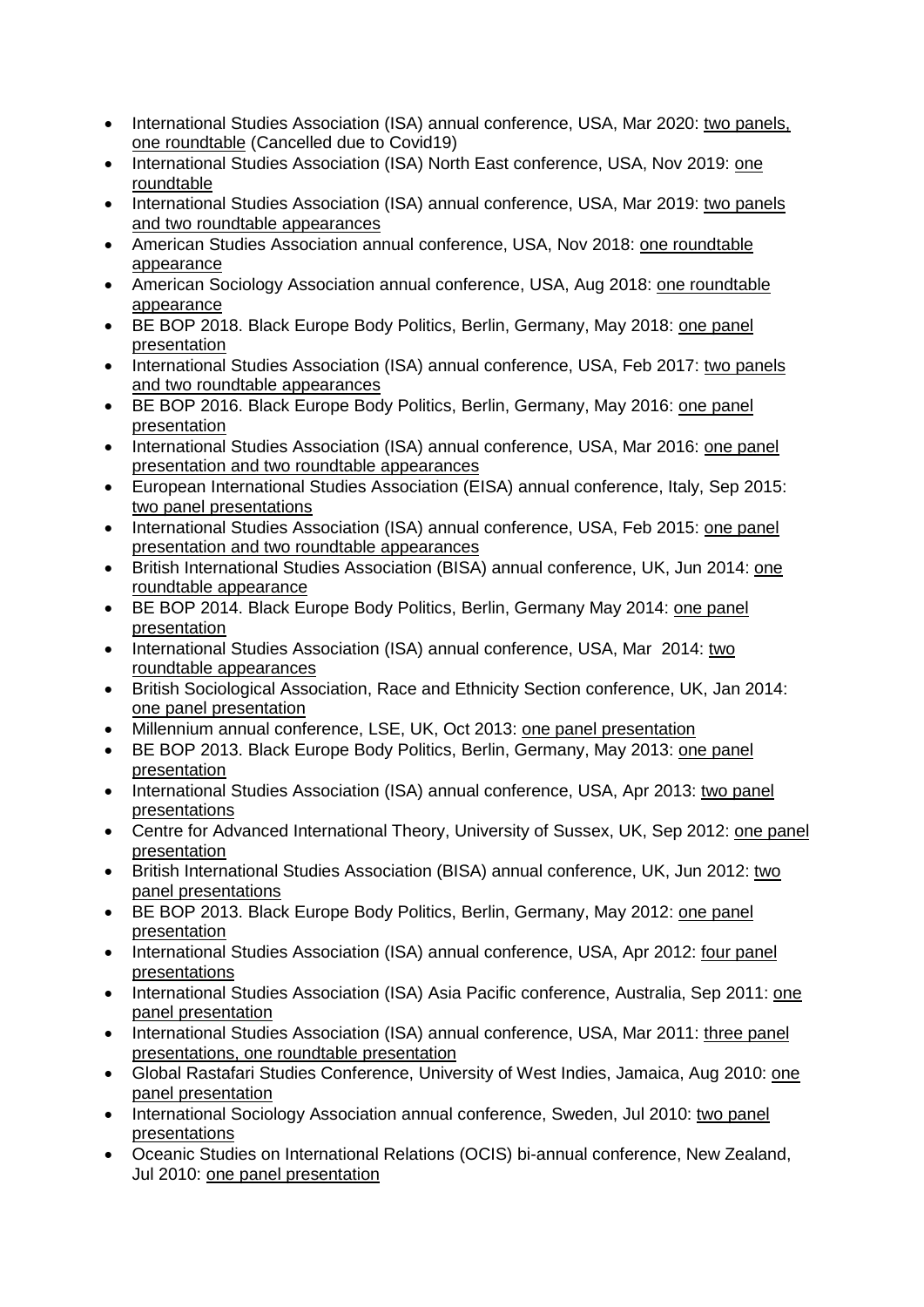- International Studies Association (ISA) annual conference, USA, Feb 2010: Two panel presentations
- British International Studies Association (BISA) annual conference, UK, Dec 2009: one panel presentation
- New Zealand Political Studies Association (NZPSA) annual conference, New Zealand, Nov 2009: one panel presentation
- International Studies Association (ISA) annual conference, USA, Feb 2009: Two panel presentations
- International Studies Association (ISA) annual conference, USA, Mar 2008: Two panel presentations
- British International Studies Association (BISA) annual conference, UK, Dec 2007: one panel presentation
- International Studies Association (ISA) annual conference, USA, Mar 2007: Three panel presentations
- British International Studies Association (BISA) annual conference, UK, Dec 2006: One panel presentation and one roundtable participation
- Historical Sociology Working Group (BISA), Oxford University, UK, May 2006: One panel presentation
- International Studies Association (ISA) annual conference, USA, Mar 2006: One panel presentation
- British International Studies Association (BISA) annual conference, UK, Dec 2005: One panel presentation
- International Studies Association (ISA) annual conference, USA, Mar 2005: Two panel presentations
- British International Studies Association (BISA) annual conference, UK, Dec 2004: One panel presentation
- British International Studies Association (BISA) annual conference, UK, Dec 2003: One panel presentation

## **Conference/workshop organization**

- Organizer of *Policing the Global Crisis,* seminar series, Arrighi Center for Global Studies, Johns Hopkins University, Oct 2020 – Apr 2021
- Organizer of *Global Groundings: Evaluating Walter Rodney's Legacies,* national workshop, Johns Hopkins University, Jan 2020
- Organizer of *Grenfell Tower: Politics and Inequality from the Micro to the Macro*, workshop, Queen Mary University of London, Apr 2018
- Co-organizer (50%) of *Brixton 81@35: Black Community and Civic Struggles,* one day conference, Queen Mary University of London, UK, Nov 2016
- Co-organizer (50%) of British International Studies Association's (BISA) *Colonial/Postcolonial/Decolonial (CPD)* annual workshop, "Alternative Traditions of International Thought", University of Brighton, UK, Sep 2016
- Co-organizer (50%) of *Epistemic Violence* workshop, Queen Mary University of London, UK, Feb 2016
- Co-organizer (50%): *Raced Markets,* International Political Economy workshop organized with PAIS/Warwick University**,** UK, Dec 2015
- Co-section chair (50%) of "Worlds of Colonial Violence" (organizing 10 panels), *European International Studies Association* annual conference, Italy, Sep 2015
- Board advisor for *"*Blackness in Britain", annual international conference of the Black Studies Association, Birmingham City University, UK, Oct 2015
- Co-organizer (50%): British International Studies Association's (BISA) *Colonial/Postcolonial/Decolonial (CPD)* working group annual conference, "Thinking With and Against the Subaltern", SOAS, UK Sep 2015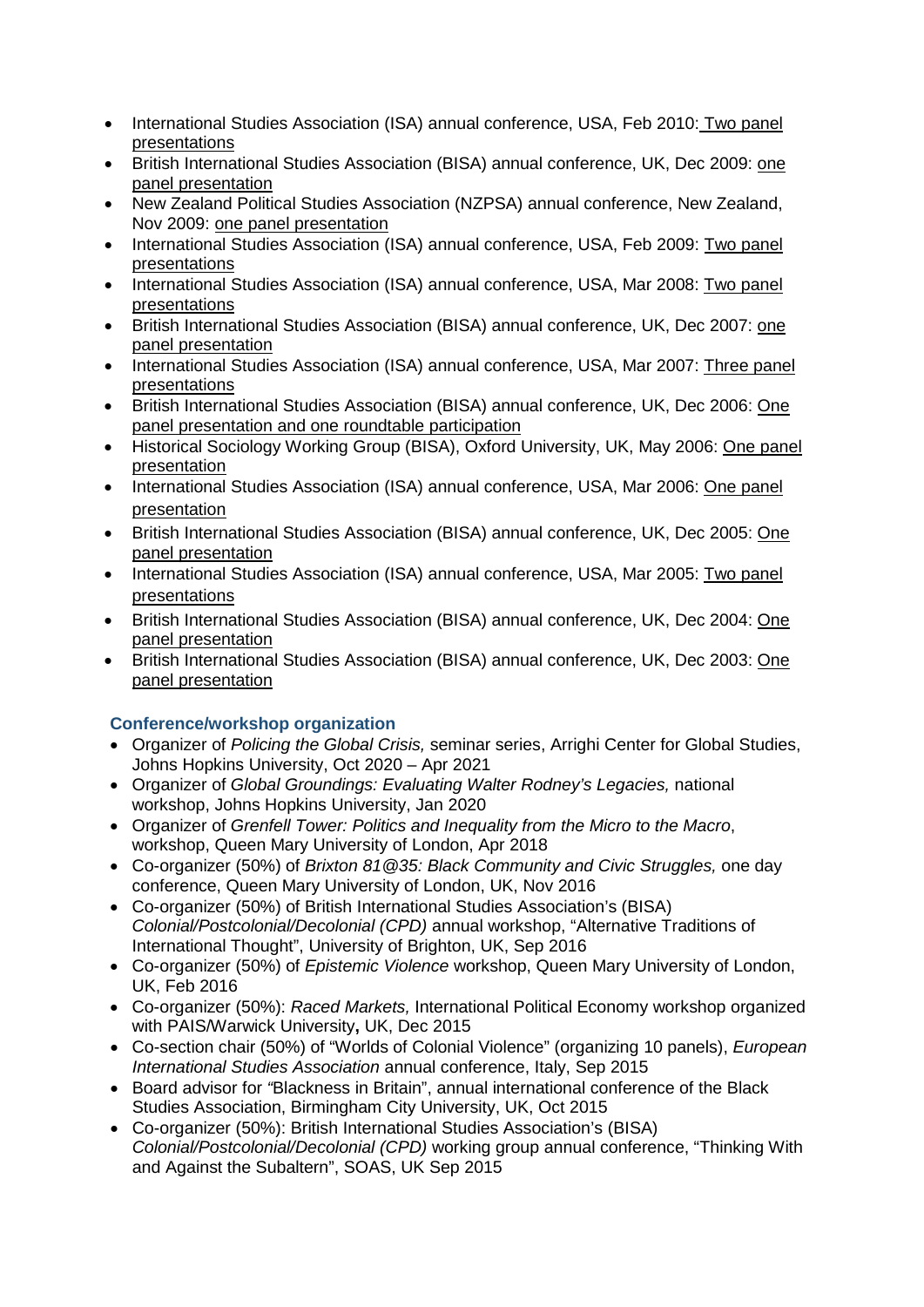- Co-organizer (50%): British International Studies Association's (BISA) *Colonial/Postcolonial/Decolonial (CPD)* working group annual conference, "Postcolonial Methodologies", Queen Mary University of London, UK, Jun 2014
- Co-organizer (50%): European Science Foundation workshop, "The Crisis of European Cosmopolitanism", Warwick University, UK, Dec 2013
- (co-organizer 25%): Conference: *Race, Migration, Citizenship: Postcolonial and Decolonial Perspectives,* Birmingham Midland Institute, UK, Jul 2013
- (co-organizer 50%): Warwick-QMUL Joint Workshop, "Rethinking Cosmopolitan Citizenship in an Austere Europe", University of Warwick, UK, Jul 2013
- (co-organizer 50%): Workshop: "The Crisis of Theory, The Crisis of Europe", University of Warwick, UK, May 2012
- (co-organiser 25%): Conference: *Rethinking the Modern: Colonialism, Empire, and Slavery,* Birmingham Midland Institute, UK, Jul 2011
- (co-organiser 33%): Bi-Annual conference: *Oceanic Conference on International Studies (OCIS)* New Zealand, UK, Jul 2010
- (co-organiser 50%): Historical Sociology Section (organizing 7 panels) for the *Sixth Pan-European International Relations Conference*, Italy, Sep, 2007
- (organiser): Two day international workshop, *Non-Western Insights into International Relations*, University of Oxford, UK, Jun, 2007

# **Service**

JHU:

- Social Science representative, Homewood Academic Council (2020-2022)
- Member, and faculty sub-committee member, Diversity Leadership Council (2019-)
- Faculty Diversity Initiative Workgroup, Roadmap 2020 Task Force (2020 -2021)
- Advisory Group, Second Commission on Undergraduate Education (CUE2), (2020-)
- Board member, Arrighi Center for Global Studies (2018-)
- Board member, Center for Africana Studies (2019-)
- Affiliated faculty, Program in Race, Immigration and Citizenship (2018-)
- Vice-Chair of Homewood Faculty Assembly (2019-2020)
- Search Committee member for Director of Center for Africana Studies, 2019
- Search Committee member for Agora Institute, 2019
- Adhoc Committee member for History tenured hire, 2019

Previous Institutions:

- Senior Leadership Team
- Director of Postgraduate Taught Studies
- Learning and Teaching Committee
- Research Committee
- Equalities and Diversities Team
- University Senate (representative for Humanities and Social Science Faculty)
- Academic lead for two-year university-wide project examining racial disparities of attainment and experience amongst students (2016-2018).
- University Equalities and Diversity group
- Mentor for early career Black and Minority Ethnic academics

## **Engaged Scholarship**

- Public lectures:
	- *Billie Holiday Project for Liberation Arts, Helena Hicks Speaker Series,* Sharp Street Memorial Church, Baltimore, Sep 2019
	- *Annual History Mackay Lecture*, Dalhousie University, Canada, Feb 2019
	- *Royal Institute of Philosophy*, UK, Mar 2018
	- *Anti Racism Network*, Dublin, Ireland, Oct 2017
	- *York Sociology Public Seminar Series,* York University, UK, Apr 2017